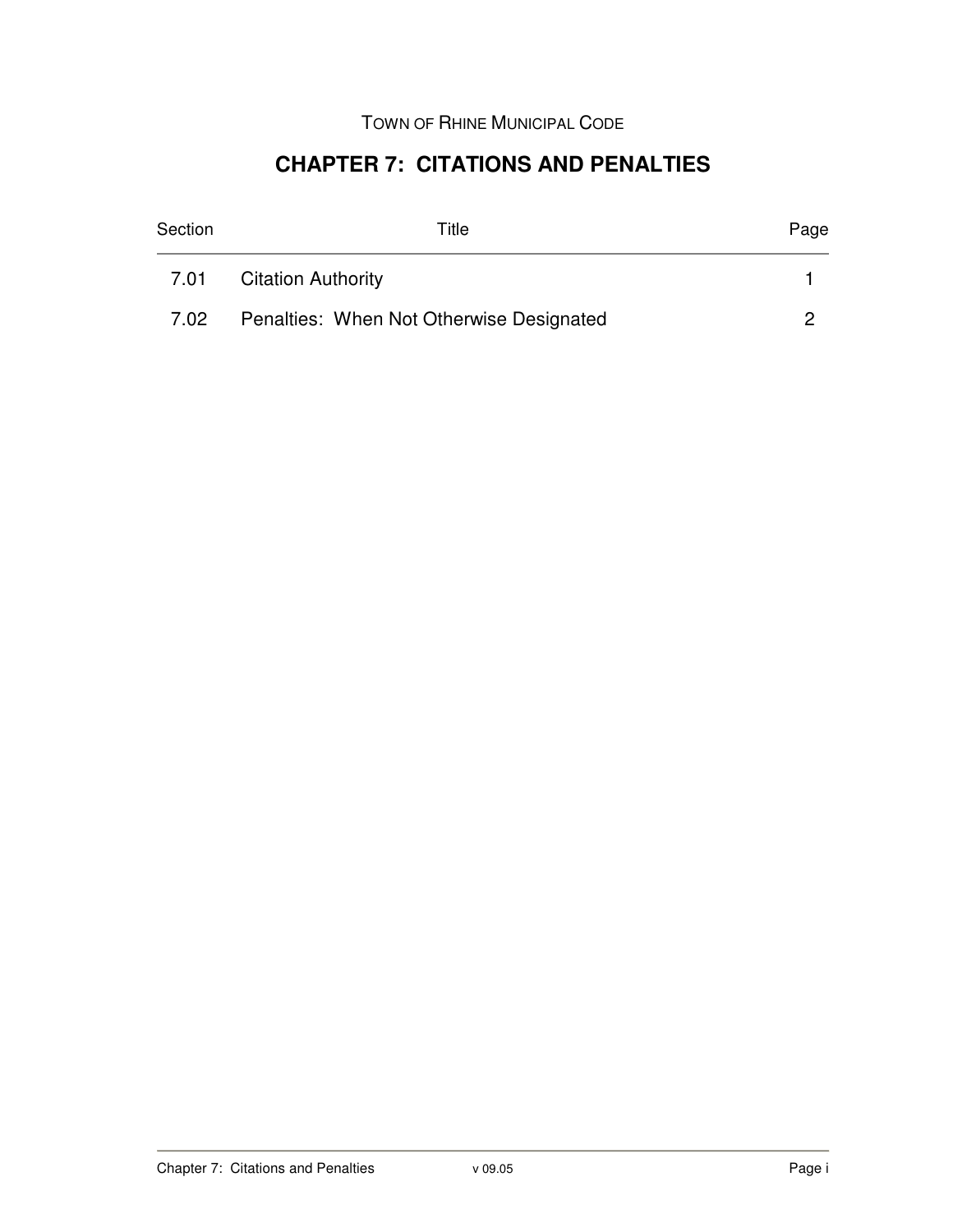This page intentionally left blank.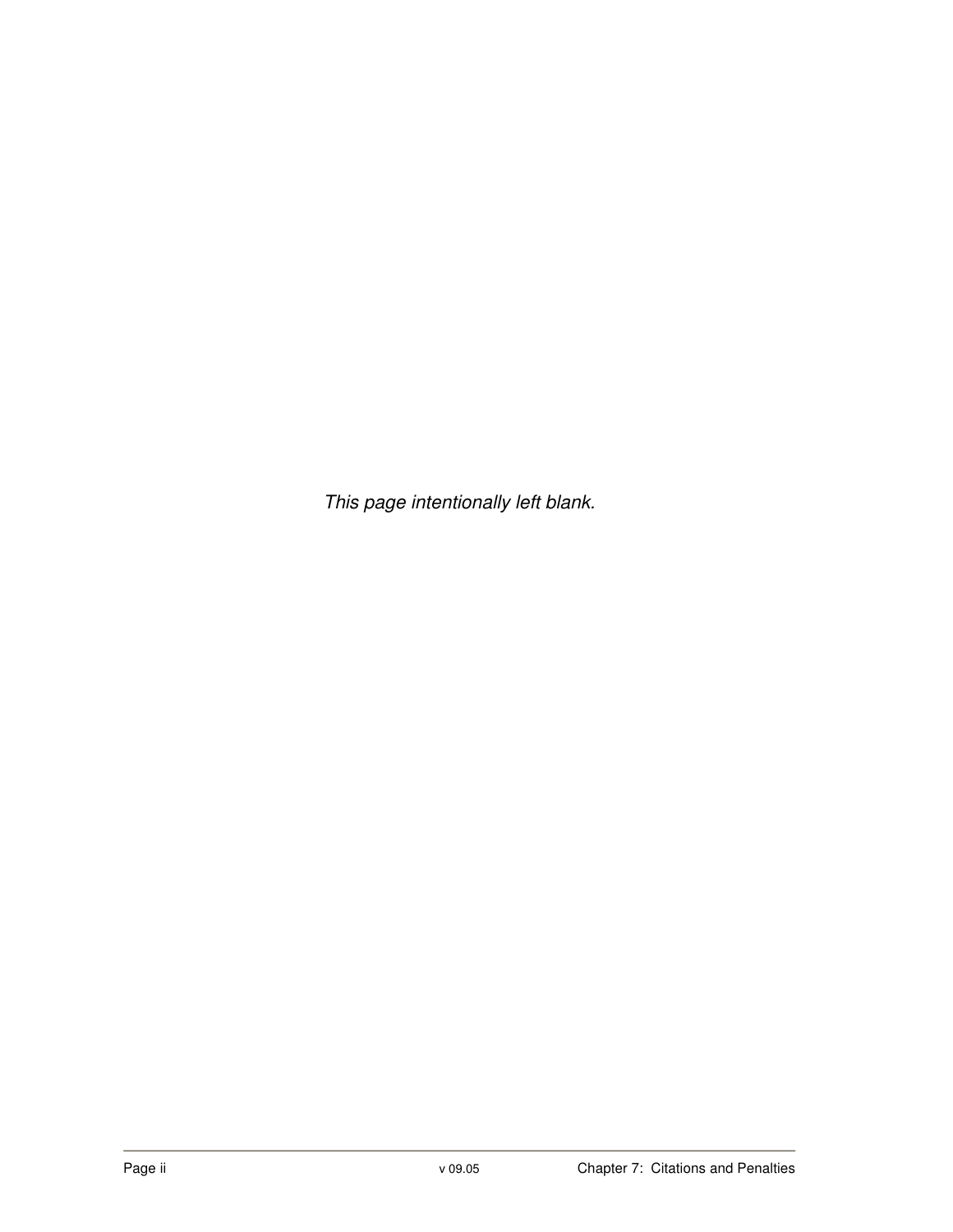## **7.01 CITATION AUTHORITY<sup>1</sup>**

(1) Purpose. The purpose of this section is to authorize specific Town officials to issue citations for violations of this Municipal Code, including sections with statutory counterparts.

(2) Authority. This section is adopted pursuant to  $\S$  66.0113, Wis. Stats., and except as otherwise provided herein, its provisions and any future amendments describing and defining procedures with respect to the issuance and resolution of citations for code violations are adopted by reference as if fully set forth herein.

(3) Form.

(a) General citations issued pursuant to this section shall be on the "Wisconsin Uniform Municipal Citation" or a form which is substantially similar, and which includes all of the information required by § 66.0113(1)(b), Wis. Stats.

(b) For traffic violations, including parking violations, the uniform traffic citation specified in § 345.11, Wis. Stats., shall be used in lieu of the citation form described in subsection (a). (Rev. 02/02/2010)

(4) Bond; Cash Deposits. For any non-traffic citation issued pursuant to this section, the required bond/cash deposit shall be the minimum forfeiture amount allowed for the violation, plus applicable statutory costs, fees, surcharges and assessments. Cash deposits are to be made to, and a receipt obtained from, the Clerk of the Village of Elkhart Lake/Town of Rhine Municipal Court.

(5) Issuance. Citations may be issued by:

(a) the Town Chair,

(b) the Town Clerk, as specifically directed by the Town Board on a case by case basis, or

(c) a county or municipal law enforcement agency, when acting pursuant to a specific request or a contract to provide law enforcement services within the Town.

Service. Citations may be served by the county or municipal law enforcement agency with which the Town contracts, or the Sheboygan County Sheriff. For any citation issued to a minor, a copy of the citation shall be mailed or delivered to the child's parent or legal guardian within seven (7) days of issuance.

(7) Relationship to Other Laws. The authorization granted pursuant to this section and any citation issued hereunder does not preclude nor mandate the Town to enforce any code, ordinance, rule, or regulation in any manner it deems appropriate.

[remainder of page intentionally left blank]

l.

<sup>1</sup> Chapter 7 was substantially revised and renumbered by Ord. 2009-1, adopted May 5, 2009.